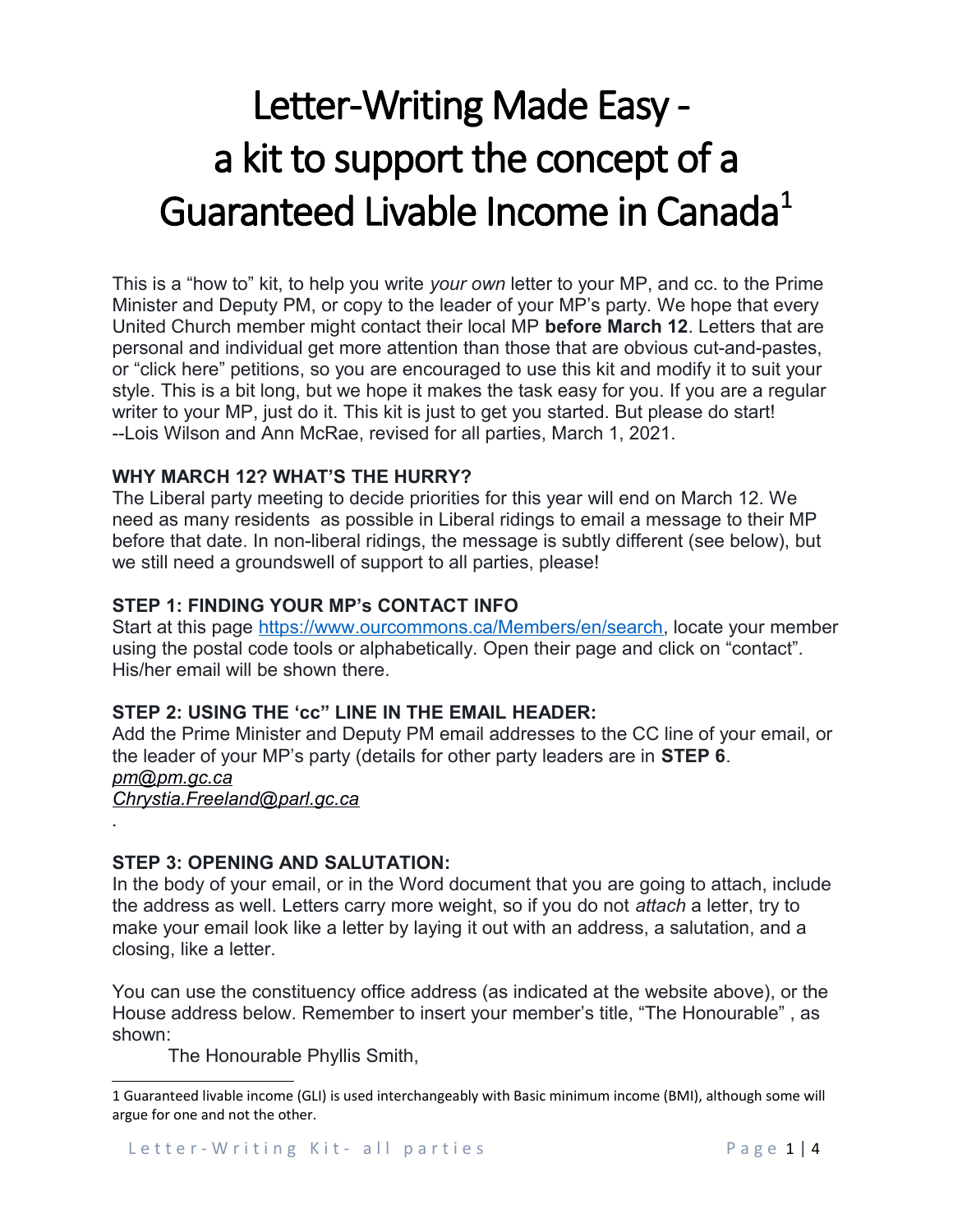Member of Parliament House of Commons Ottawa, Ontario Canada K1A 0A6

Dear Sir, or Dear Madam or Dear Ms. Smith, rather than "Hi Phyllis".

# **STEP 4: THE BODY OF YOUR LETTER**

OK, now the fun part. Be respectful, but say whatever you like. If you need inspiration, you might choose one or two short paragraphs from **Section A**, and a question from **Section B** to wrap up. We suggest only two paragraphs, so that someone actually reads it!

**SECTION A:** *Here are four points. Choose only one or two for your letter, or add your own short paragraph:*

I am delighted that a guaranteed livable income is at the top of issues that the government is supporting, because it reflects a progressive stance in public social policy. *(Only use this paragraph if your MP is a Liberal – check Parliament of Canada website if you aren't sure.)*

A guaranteed livable income removes the stigma of poverty and is available with a minimum of bureaucratic hurdles. Tax records already provide most of the data that the program would need, so it would be fairly easy to implement, in contrast to the network of overlapping existing programs.

Building on what we have learned from COVID-19, now is the time for an initiative to establish a guaranteed livable income. Poverty can happen quickly to anyone, and we need permanent measures, not just a crisis response.

The aborted pilot projects for guaranteed livable income under the Ontario Wynne government in Ontario illustrated that if people have money in their pockets, they will spend it. Many were motivated to secure better jobs, and thus benefitted the local community.

Ideally, members of all parties would see the benefits of guaranteed livable income, and would nudge the government to do the right thing. I hope I can count on your help with this. *(You could finish with this one if your MP is not a Liberal.)*

**SECTION B:** *Wrap up with a question or request or encouragement. Choose one or use your own idea:*

What can your government do to make this a reality? *(for Liberals)* …or….

Letter - Writing Kit - all parties have been alled the sense and the sense of the sense of the sense of the se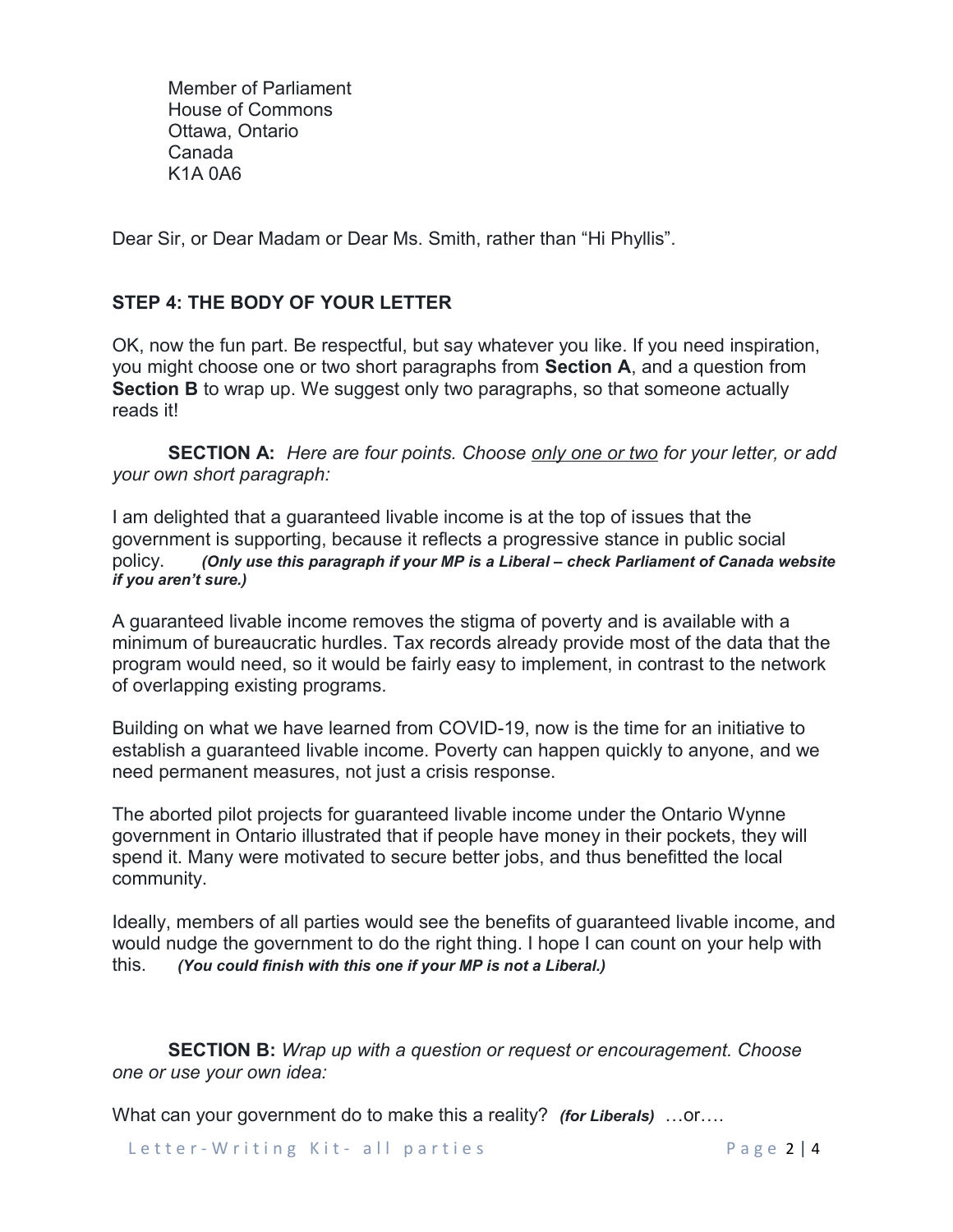What can you and your party do to make this a reality? ....or....

I hope I will hear from you. ….or….

In closing, I thank you for all your hard work. I hope you will you give this idea serious consideration and support.

# **STEP 5: NOW YOUR ARE READY FOR THE CLOSING:**

Sincerely yours,

Ms. Letta Righter, Religious Social Action Coalition of Newfoundland and Labrador and your constituent Or if not a RSACNL Director, add your constituent, 123 Any Street, Happyville, NS .

## **STEP 6: NOT QUITE DONE….**

Please put the addresses of the PM and Deputy PM at the bottom of your email or letter. Here we encourage you to cut and paste, to get the protocols and titles right:

#### **The Right Honourable Justin Trudeau**

Prime Minister of Canada Office of the Prime Minister 80 Wellington Street Ottawa, ON K1A 0A2

## **The Honourable Chrystia Freeland,**

Deputy Prime Minister and Minister of Finance, 344 Bloor Street West Suite 510 Toronto, Ontario M5S 3A7

If your MP is not a Liberal, you might want to copy the appropriate party leader, instead of the PM and Deputy PM. Please check on the Parliamentary website, if unsure of your member's party affiliation. Names and contacts of leaders are below, for you to add the email at the top of the covering email message, and the title and address at the bottom of your letter:

## **The Honourable Erin O'Toole**

Leader of the Opposition House of Commons,